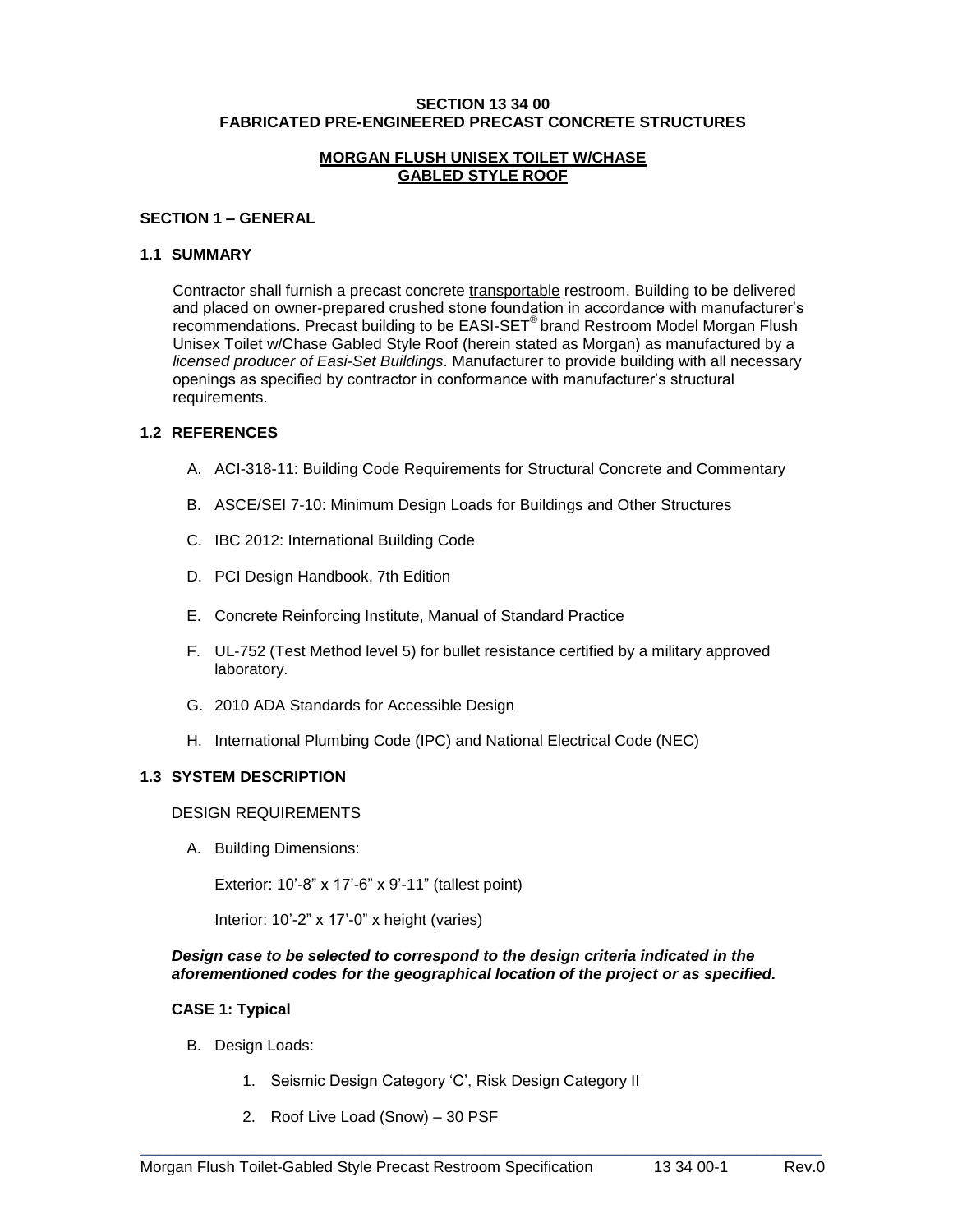3. Floor Live Load – 100 PSF

4. Wind Loading\* – 115 MPH

\*Design loads relate to precast components only, not accessories (i.e. doors, windows, vents, etc.)

### **CASE 2: Heavy**

- C. Design Loads:
	- 1. Seismic Design Category 'D', Risk Design Category III
	- 2. Roof Live Load (Snow) 150 PSF
	- 3. Floor Live Load 150 PSF
	- 4. Standard Wind Loading\* 165 MPH

\*Design loads relate to precast components only, not accessories (i.e. doors, windows, vents, etc.)

- D. Roof: Gabled style roof. Roof panels shall overhang on all sides to prevent water intrusion. The pitch of the roof shall be 3/12. The roof standard finish is a simulated cedar shake. Other finishes are available.
- E. Roof panels, floor, and wall panels must each be produced as single component monolithic panels. No floor or vertical wall joints will be allowed, except at perimeter interfaces, corners and partitions. Wall panels shall be set on top of floor panel.
- F. Wall-to-Floor interior surface joints along the perimeter of each restroom and partitions (if precast) must contain the locked-in, easy clean-out radius coving. The 3/8" (recessed) x 2" cove must be continuous around the interior of the restroom and along the sides of any precast partitions. Apply 5,000 PSI (minimum) non-shrink, non-metallic grout to the cove, finishing the grout to form a flush 1" minimum radius.

## **1.4 SUBMITTALS**

- A. Engineering calculations designed and sealed by a professional engineer, licensed to practice in the state where the project is located, shall be submitted for approval.
- B. Manufacturers' product literature shall be provided for all plumbing, electrical and miscellaneous installed fixtures demonstrating compliance with these specifications

## **1.5 QUALITY ASSURANCE**

- A. The precast concrete building producer shall be a plant-certified member of either the National Precast Concrete Association (NPCA), The Precast/Prestressed Concrete Institute (PCI), or equal.
- B. The precast concrete building producer shall demonstrate product knowledge and must have a minimum of 5 years experience manufacturing and setting precast concrete.
- C. The manufacturer must be a licensed producer of Easi-Set Buildings.
- D. No alternate building designs to the pre-engineered EASI-SET**®** building will be allowed unless pre-approved by the owner 10 days prior to the bid date.

\_\_\_\_\_\_\_\_\_\_\_\_\_\_\_\_\_\_\_\_\_\_\_\_\_\_\_\_\_\_\_\_\_\_\_\_\_\_\_\_\_\_\_\_\_\_\_\_\_\_\_\_\_\_\_\_\_\_\_\_\_\_\_\_\_\_\_\_\_\_\_\_\_

## **SECTION 2 – PRODUCTS**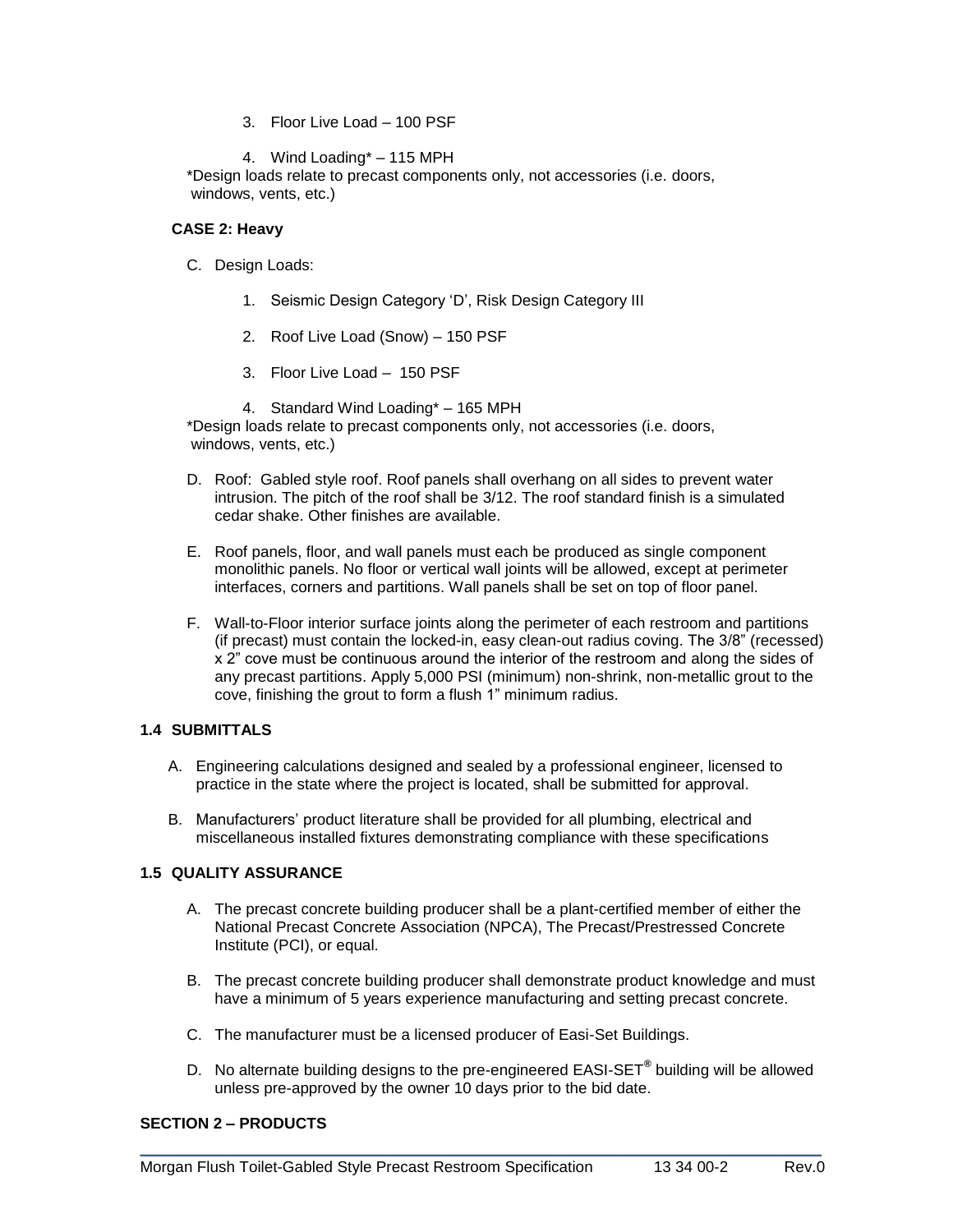# **2.1 MATERIALS**

- **A.** Concrete: Steel-reinforced, 5000 PSI minimum 28-day compressive strength, airentrained (ASTM C260).
- **B.** Reinforcing Steel: ASTM A615, grade 60 unless otherwise specified. Welded wire fabric: ASTM 185, Grade 65
- **C.** Post-tensioning Strand: 41K Polystrand CP50, ½" 270 KSI Seven-Wire strand, enclosed within a greased plastic sheath (ASTM A416). Each Roof and floor shall be posttensioned by a proprietary, second generation design using a single, continuous tendon. Said tendon is placed in the concrete slab to form a perimeter loop starting from one corner of the slab to a point where the cable entered the slab. The tendon then turns 90 degrees and follows the cable member(s) in the periphery to a point midway along the "X" axis of the concrete building panel and then turns 90 degrees along the "Y" axis of the concrete building panel. This bisects the concrete building panel and crosses the opposite parallel portion of the cable member and exits from an adjacent side of the concrete building panel. This creates a cable pattern with no less than 2.5 parallel cables in any direction. To ensure a watertight design, no alternate methods shall be substituted for the post-tensioning.
- **D.** Sealant: All joints between panels shall be caulked along the exterior and interior surface of the joints. Exterior sealant shall be DOW CORNING 790 silicone sealant or equal. Interior sealant shall be SIKAFLEX-1A elastic sealant (paintable) or equal. Exterior caulk reveals to be 3/8"x 3/4" deep so that sides of the joint are parallel for proper caulk adhesion. Back of the joint to be taped with bond breaking tape to ensure adhesion of caulk to parallel sides of joint and not the back.
- **E.** Panel Connections: All panels shall be securely fastened together utilizing cast-in stainless steel embeds and welding. All welding shall be done in conformance with AWS, Structural Welding Code latest revision. Steel is to be of structural quality, hotrolled carbon complying with ASTM A304. No floating-in of connection plates shall be allowed.

## **F. Stain and Paint:**

- *a.* Interior concrete surfaces (toilet rooms)
	- *i.* Interior floors will be a two component, water based polyamide epoxy floor coating (gray, unless otherwise specified). Approved manufacturers: Sherwin Williams (Floor-Plex 7100), Armorpoxy or equal.
	- *ii.* Interior walls and ceilings will be a pre-catalyzed water based epoxy. Approved manufacturers: Sherwin Williams or equal.
- *b.* Exterior concrete surfaces
	- *i.* Exterior slab top surface (if selected) will be a two component, polyamide epoxy floor coating (gray, unless otherwise specified). Approved manufacturers: Sherwin Williams, Armorpoxy or equal.
	- *ii.* Exterior walls and roof will be a water-based acrylic, water-repellent penetrating stain. Approved manufacturers: United Coatings (Canyon Tone Stain), Sherwin Williams (H&C Concrete stain) or equal
	- *iii.* Clear Acrylic anti-graffiti sealer (if selected)

# **2.2 ACCESSORIES AND FIXTURES**

**A. Doors and Frames**: Shall comply with Steel Door Institute "Recommended Specifications for Standard Steel Doors and Frames" (SDI-100) and as herein specified. All

\_\_\_\_\_\_\_\_\_\_\_\_\_\_\_\_\_\_\_\_\_\_\_\_\_\_\_\_\_\_\_\_\_\_\_\_\_\_\_\_\_\_\_\_\_\_\_\_\_\_\_\_\_\_\_\_\_\_\_\_\_\_\_\_\_\_\_\_\_\_\_\_\_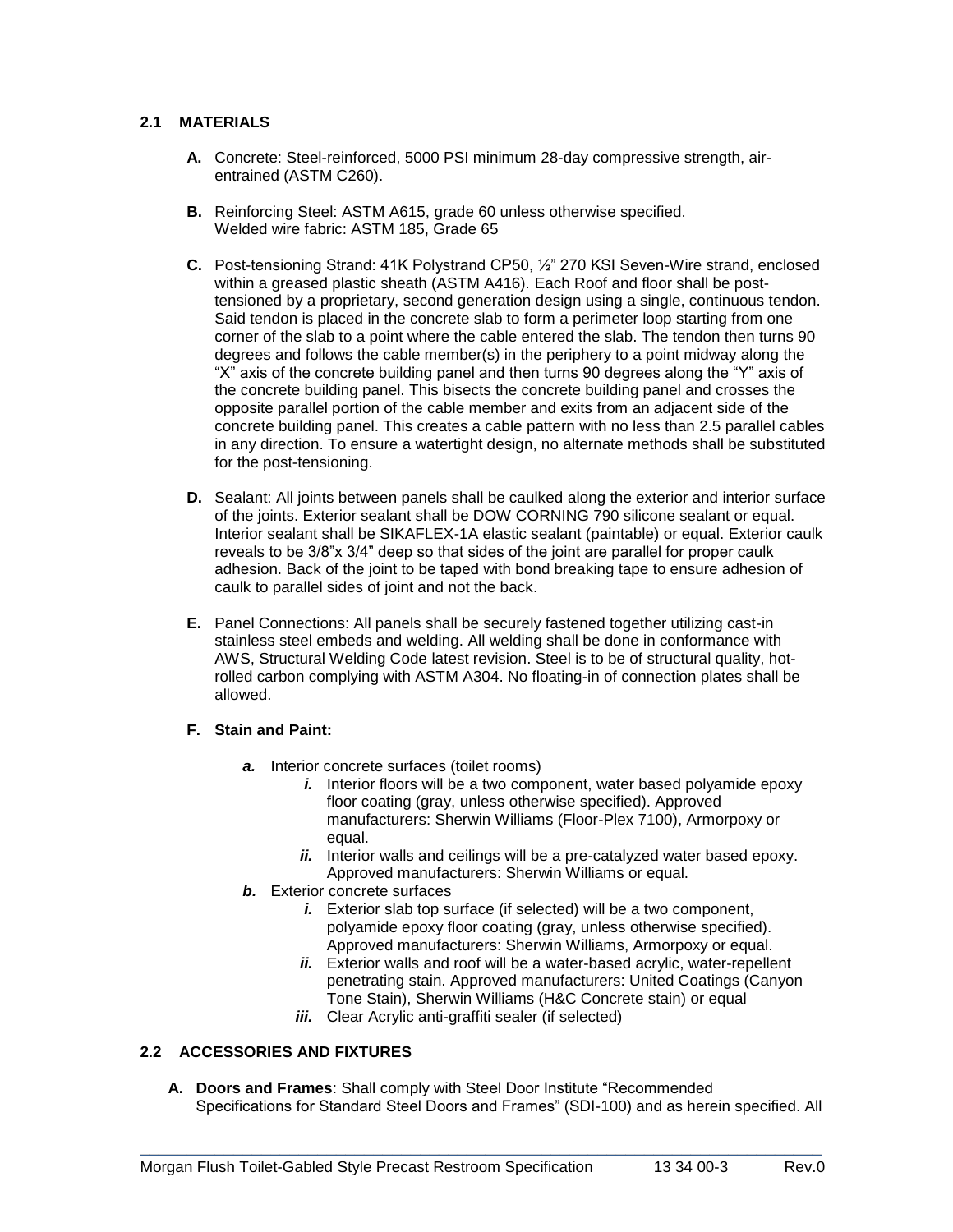door and frame galvanizing shall be in accordance with ASTM A924 and A653, minimum coating thickness shall be A60.

- 1. The buildings shall be equipped with 3'-0" x 6'-8" x 1-3/4" (restroom entry doors) & 2'-8" x 6'-8" x 1-3/4" (chase door) thick insulated, 18 gauge, metal doors with 16 gauge frames (to meet wall thickness). Doors shall have a flush top cap. Doors and frames shall be factory bonderized and painted with one coat of rust-inhibitive primer and one finish-coat of enamel paint; color to be BOLT BROWN unless otherwise specified.
- 2. Doors and frames shall meet SDI standard Level 2, 1¾" heavy duty. *Approved manufacturers: Republic, Steelcraft, Ceco, Black Mountain, Pioneer, Curries, Mesker, MPI, Door components or equal Approved distributor: Integrated Entry Systems*

### **B. Door Hardware**:

**1. Cylindrical Lock**: Commercial grade, shall meet requirements of ANSI A156.2, series 4000, UL listed and ADA approved. Zinc dichromate chassis with cast solid zinc levers to resist corrosion. Furnish locks with 6-pin solid brass keyway. Exterior locks and unlocks by key, interior push button lock, released when lever is turned. Manufacturer shall provide a limited lifetime warranty on this product. *Approved manufacturers: Design Hardware, or equal*

**2. Hinges**: Self-Closing (spring) Hinges. Shall comply with ANSI A156.17 Grade 1 self closing hinges (3 per door). Hinges shall be Stainless Steel Grade 304 (ANSI K81071F) US32D brushed satin finish. Manufacturer shall provide a lifetime limited warranty. *Approved manufacturers: Design Hardware, or equal*

**3. Door Sweep**: Nylon brush door sweep, ANSI/BHMA certified. Sweeps shall have an integral drip edge to repel water from base of door. Sweeps shall be approved for UL 10C positive pressure and suitable for use with fire doors up to three hours. *Approved manufacturers: National Guard Products or equal*

**4. Drip Cap**: Aluminum drip cap with minimum projection of 2 ½" shall be furnished. *Approved Manufacturers: Design Hardware, National Guard Products, or equal*

**5. Door Stop**: ANSI 156.16 approved wall mounted door stop with keeper constructed of a corrosion resistant cast brass material. Finish US26D (626) brushed chrome finish. *Approved manufacturers: Don-Jo, Rockwood, or equal*

- **C. Wall Vent:** Wall vents will be extruded aluminum, minimum thickness of .125", 6063-T5 alloy. Vents to be supplied with aluminum mesh insect screen and 204-R1 clear anodized finish. Approved manufactures: Sunvent Industries or equal.
- **D. Signs:** Signs to have braille, characters, and pictograms to meet ADA requirements.
- **E. Windows:** Frames shall be constructed from stainless steel. Window glazing will be ¼" translucent Lexan.
- **F. Grab Bars:** Stainless steel tubing, 18 gauge, type 304 stainless steel, mounted 1-1/2 inches from wall. Approved manufacturers: Bobrick or equal.
- **G. Toilet Paper Dispenser:** Dispenser will be constructed of 3/16" to 1/4" thick 304 stainless steel. Dispenser will be capable of holding three (3) standard rolls of toilet paper. Approved manufacturers: Aslin Industries, Bobrick or equal.

\_\_\_\_\_\_\_\_\_\_\_\_\_\_\_\_\_\_\_\_\_\_\_\_\_\_\_\_\_\_\_\_\_\_\_\_\_\_\_\_\_\_\_\_\_\_\_\_\_\_\_\_\_\_\_\_\_\_\_\_\_\_\_\_\_\_\_\_\_\_\_\_\_

**H. Plumbing:** All fixtures will meet ASME A112.19.3 *1.* Waste and vent piping: ABS or PVC plastic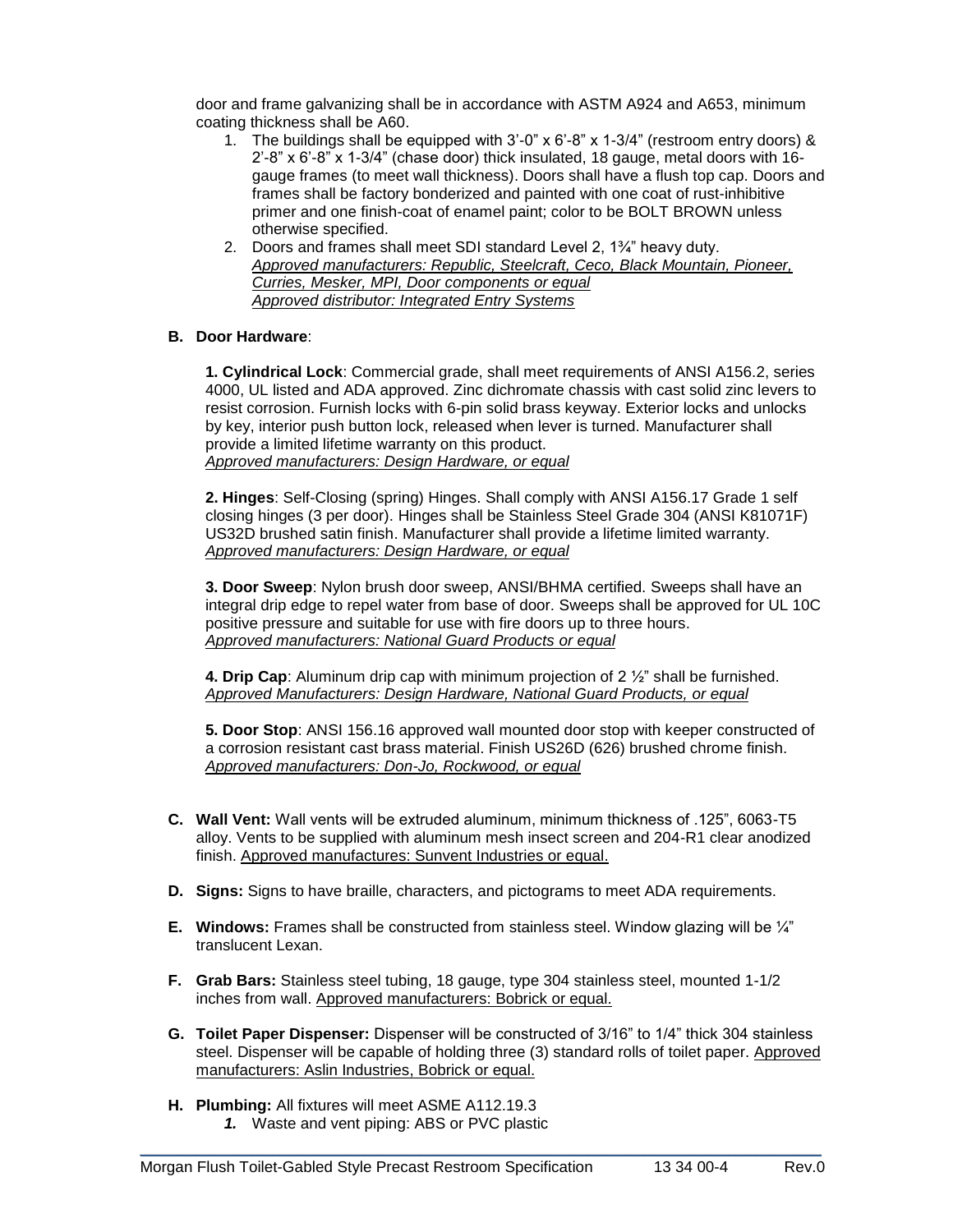- *2.* Water piping: Copper tubing Type L, hard drawn. A gate or ball valve will be provided at the inlet end of the water line. Size water lines to provide proper flushing action based on a nominal water pressure of 40 psi.
- *3.* A main shut-off valve and drain will be provided with plumbing
- *4.* Toilet and urinal: ADA compliant, type 304 stainless steel, wall hung, with siphon or blowout jet action. Provide back spud for concealed flush valve connection, unless otherwise specified.
- *5.* Flush valve: Concealed toilet flush valve with integral vacuum breaker and a nonhold-open pushbutton or handle. Constructed of bronze or brass with water saver flow of 1.6 gallons per flush.
- *6.* Lavatory: ADA compliant, type 304 stainless steel with backsplash.
- *7.* Lavatory valve will be pneumatically operated pushbutton valve. Valve to be nonhold open type with a vandal resistant pushbutton requiring less than 5 lbs. pressure to activate.
- *8.* Hose bib to be provided in chase area.
- *9.* Floor drain: (Optional)-Floor drains to be provided in each room of the restroom building if selected.
- **10.** Hammer arrester to be installed on water line
- **11.** Trap primer distribution unit to be installed
- **I. Electrical:** All components UL shall be listed
	- *1.* A 100-amp breaker panel will be provided
	- *2.* All electrical wiring will be encased in conduit. All wire to be copper.
	- *3.* Light Fixtures:
		- *a.* Chase(service area): 4-foot (48") fluorescent fixture, switch controlled
		- *b.* Toilet rooms: 4-foot (48") fluorescent fixture, motion detector activated
		- *c.* Exterior: 35-watt minimum high pressure sodium light, polycarbonate vandal resistant.
	- *4.* Hand dryer: Surface-mounted ADA compliant, universal type motor, with adjustable sensor operation.
	- *5.* One GFCI outlet located next to the lavatory
	- *6.* Two restroom area exhaust fans with 270 CFM speed controllable, occupancy/motion sensor controlled.

# **2.3 Finishes**

- A. **Interior of Building**: Smooth form finish on all interior panel surfaces unless exterior finish is produced using a form liner, then smooth hand-troweled finish.
- B. **Exterior of Building (standard)**: Barn board finish on all exterior wall surfaces with a simulated cedar shake roof finish.
- C. **Exterior of Building (Option #1)**: Architectural precast concrete brick finish: Finish must be imprinted in top face of panel while in form using an open grid impression tool similar to EASI-BRICK**®** . Finished brick size shall be 2 3/8" x 7 5/8" with vertical steel float or light broom finish. Joints between each brick must be 3/8" wide x 3/8" deep. Back of joint shall be concave to simulate a hand-tooled joint.
- D. **Exterior of Building (Option #2):** Additional finishes for walls and roof are available and will vary by local producer.

#### **SECTION 3 – EXECUTION**

#### **3.1 SITE PREPARATION** (**MANUFACTURER'S RECOMMENDATION**)

Work under this section relates to placement of the restroom building by the Easi-Set licensed producer on the customer-prepared foundation and site.

\_\_\_\_\_\_\_\_\_\_\_\_\_\_\_\_\_\_\_\_\_\_\_\_\_\_\_\_\_\_\_\_\_\_\_\_\_\_\_\_\_\_\_\_\_\_\_\_\_\_\_\_\_\_\_\_\_\_\_\_\_\_\_\_\_\_\_\_\_\_\_\_\_